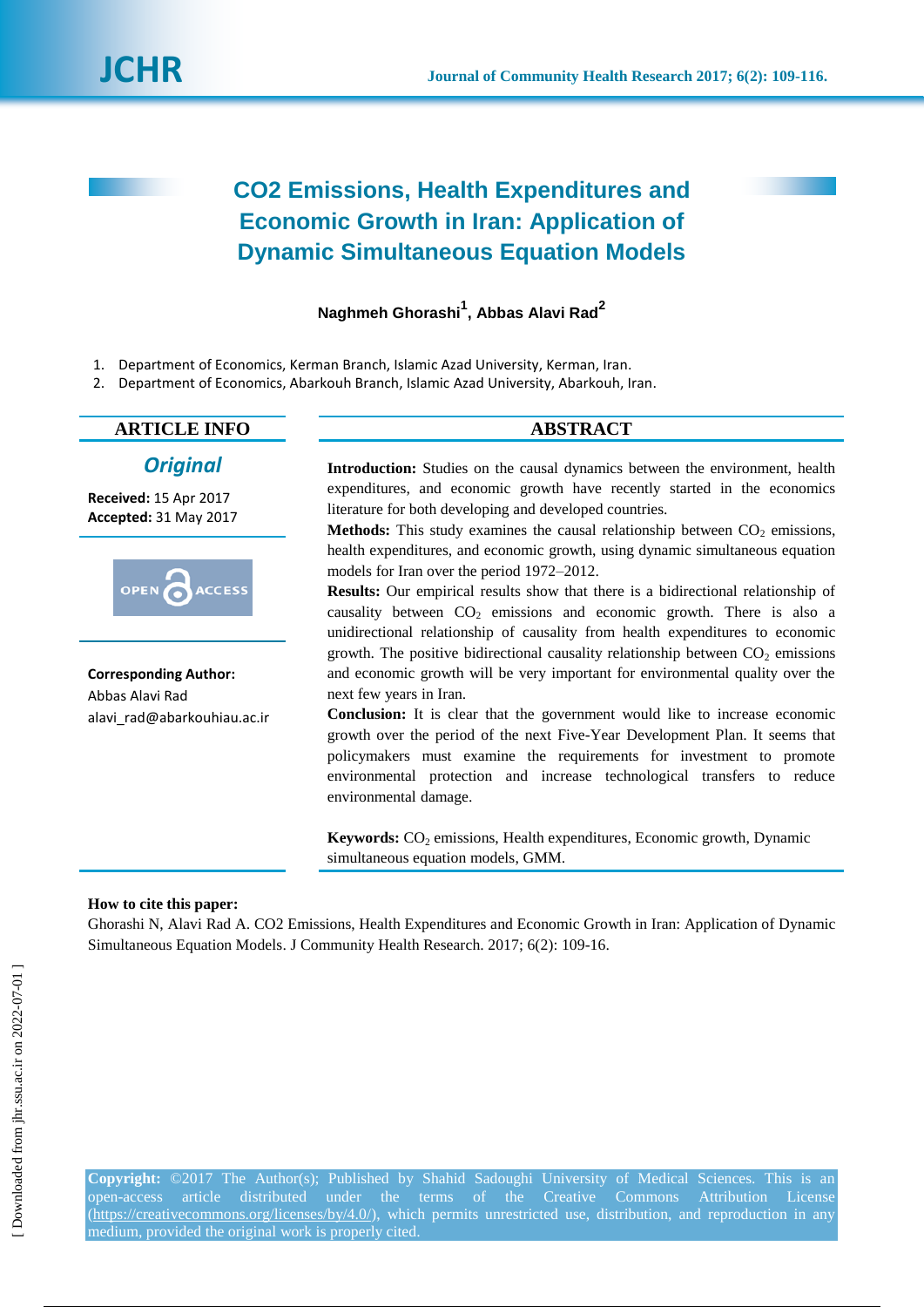#### **Introduction**

The nexus between the environment, health expenditures, and economic growth has recently been the subject of considerable academic research. This causal relationship—between the environment, health expenditures, and economic growth—can be categorized into three testable hypotheses: the unidirectional hypothesis, the feedback hypothesis, and the neutrality hypothesis. The first strand relates to the unidirectional hypothesis. First, numerous studies confirm the feedback hypothesis for the nexus between  $CO<sub>2</sub>$ emissions and  $GDP$ .<sup> $(1-3)$ </sup> Some studies have supported a unidirectional causal relationship from GDP to  $CO_2$  emissions.<sup>(4)</sup> Second, some researchers confirm the feedback hypothesis for the nexus between health expenditures and GDP.<sup>(5,</sup>  $<sup>6)</sup>$  On the other hand, some studies have confirmed</sup> the unidirectional causal relationship from health expenditures and GDP. $(7, 8)$  Third, several studies have presented mixed results about the causal relationship between  $CO<sub>2</sub>$  emissions and economic  $growth.<sup>(9-11)</sup>$ 

A survey of empirical studies in developed and developing countries shows that many economists have studied the relationship between health and economic growth. The effect of health on economic growth was first identified by a series of works by Fogel, who argued that around one- third of the economic growth in England over the last 200 years was the result of improvements in nutrition and health.<sup>(12)</sup> Mayer studied the long-run impact of health on economic growth in 18 Latin American countries.<sup>(13)</sup> Growth regressions, adapted as Granger-type causality tests, give strong evidence of a 30-year causality from health to income in these countries. In addition, Culyer studied individual OECD countries, using pooled data, and found a significantly positive correlation between healthcare expenditure and GDP.<sup>(14)</sup>

Murthy and Ukpolo probed the factors affecting average individual healthcare expenditure in the United States using a cointegration test, and the results of the regression analysis indicated that the income elasticity of healthcare expenditure is significantly different from the analytical results

obtained from cross-sectional data.<sup>(15)</sup> Bloom et al. estimate a production function model of aggregate economic growth, including two variables of work experience and health, for a panel of 104 countries. (16) The results show that good health has a positive, sizable, and statistically significant effect on aggregate output. Li and Huang examine the augmented Mankiw, Romer and Weil's model, which considers both health and education in human capital in the framework of the Chinese economy.<sup>(17)</sup> The empirical evidence shows that both health and education have positive significant effects on economic growth. Narayan et al. investigate the relationship between health and economic growth for five Asian countries using a panel long-run estimator for the period 1974–  $2007$ .<sup>(10)</sup> They find that health contributes positively to economic growth in the long run.

According to the Environmental Kuznets Curve (EKC) hypothesis, as output increases, carbon dioxide emissions increase as well till some threshold level of output is reached, after which these emissions begin to decline.<sup>(18)</sup> The main reason for studying carbon emissions is that they play a focal role in the current debate on environmental protection and sustainable development. Economic growth is also closely linked to energy consumption since higher levels of energy consumption lead to higher economic growth. However, it is also likely that more efficient use of energy resources requires a higher level of economic growth.

Numerous scholars have examined the "inverted-U-shaped" link (popularly called the Environmental Kuznets Curve or EKC) between economic growth and environmental degradation. Grossman and Krueger showed economic growth Granger causes environmental degradation in the early phase of development and, after a threshold level of development, economic activity triggers improvement of the environs, probably as a result of environmental awareness.<sup>(19)</sup> The studies that have also tested the existence of EKC are (among others):  $(20-24)$ . However, there is no consensus in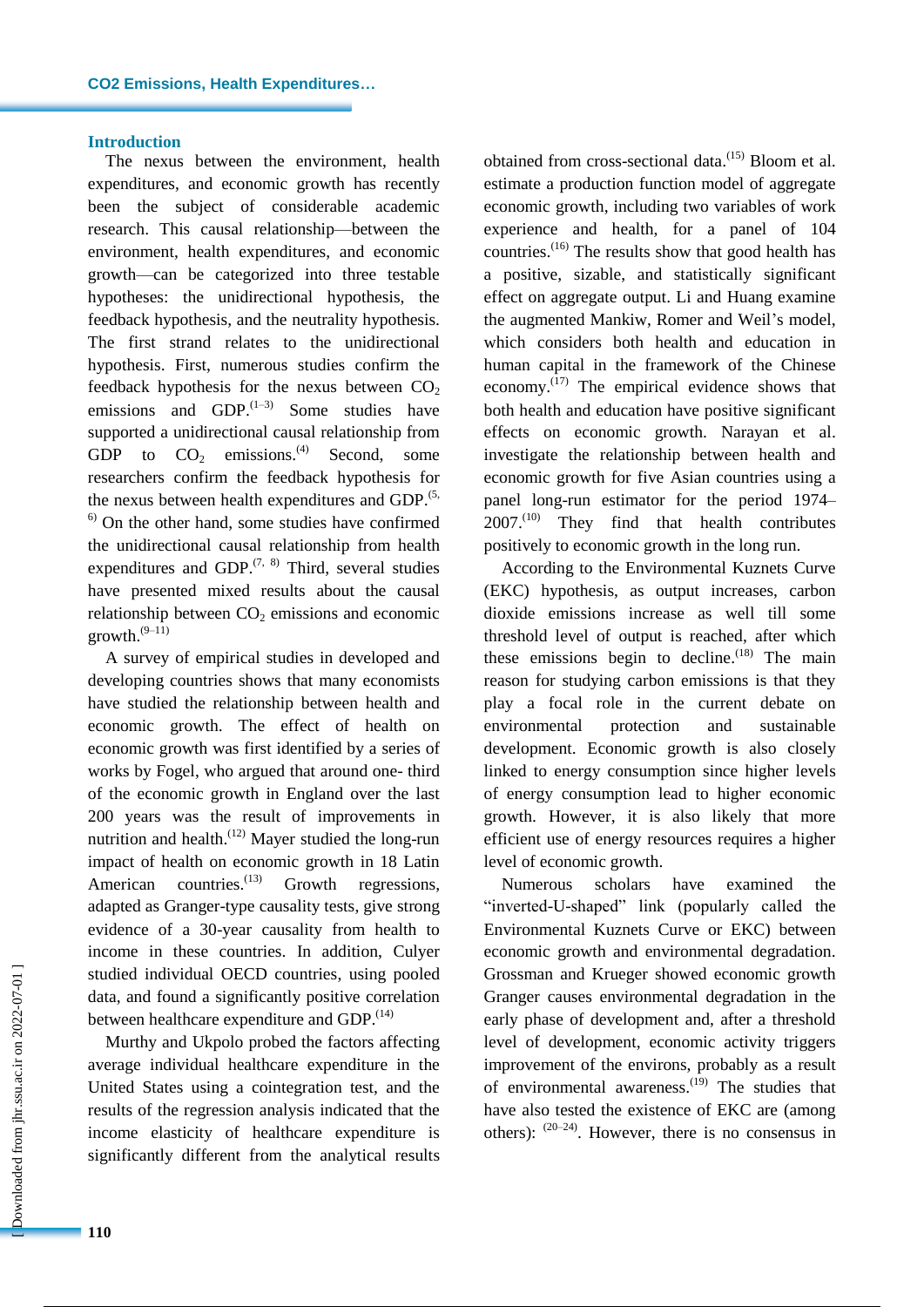these studies in terms of sign, magnitude and significance of the coefficients.

Generally, much less attention from academic researchers has been paid to the relationship between health expenditures and  $CO<sub>2</sub>$  emissions compared to the relationship between health expenditures and economic growth, as also economic growth and  $CO<sub>2</sub>$  emissions. Chaabouni and Zghidi have recently studied the causal relationship between CO2 emissions, health expenditures, and economic growth using dynamic simultaneous equation models for a global panel of 51 countries over the period  $1995-2013$ .<sup>(1)</sup> The study also implements these empirical models for three groups: low income group, lower middle income group, and upper middle income group countries. Empirical results show that there is bidirectional causality between CO2 emissions and economic growth, between health expenditures and economic growth for the global panel, and unidirectional causality from CO2 emissions to health expenditures, except low income group countries. Most of the earlier studies focused on the cause effect from  $CO<sub>2</sub>$  emissions to health expenditures.  $(15, 25-33)$  However, they have focused on the two-way causation between health expenditures and  $CO<sub>2</sub>$  emissions.

The purpose of this paper is to shed light on the causal relationship between  $CO<sub>2</sub>$  emissions, health expenditures, and economic growth in Iran. It is clear that much less attention from academic researchers has been paid to the nexus between the environment, health expenditures, and economic growth compared to health expenditures and economic growth. From the survey of these literatures in Iran, it can be concluded that many academic researchers have focused their analysis on the relationship between health expenditures and economic growth while using the singleequation method.  $(34-36)$  This study contributes to this literature by examining the causal relationship between  $CO<sub>2</sub>$  emissions, health expenditures, and economic growth in Iran. We, for the first time (compared to previous literature in Iran), use simultaneous equation models estimated by the Generalized Method of Moments (GMM).

#### **Methods**

Following Chaabouni and Zghidi, the relationship between  $CO<sub>2</sub>$  emissions, health expenditures and economic growth is modeled using the production function. $^{(1)}$  Output (Y) can be written as a function of  $CO<sub>2</sub>$  emissions  $(CO<sub>2</sub>)$ , health expenditures (H), capital (K), and labor (L):

$$
Y_t = A_t K_t^{\alpha} L_t^{\beta} H_t^{\gamma} CO2_t^{\delta} e^{ct}
$$
 (1)

In Equation (1), we divide both sides by population to obtain all series in per capita terms. It can be rewritten as:

$$
Y_{t} / L_{t} = A_{t} (K_{t} / L_{t})^{\alpha} (H_{t} / L_{t})^{\gamma} (CO2_{t} / L_{t})^{\delta} e^{\epsilon t} (2)
$$

The natural logarithm of Eq. (2) gives the following equation:

$$
\begin{aligned} \text{Log } (Y_t \setminus L_t) = \text{Log } (A_t) + \alpha \text{ Log } (K_t \setminus L_t) + \gamma \text{ Log } \\ (H_t \setminus L_t) + \delta \text{ Log } (\text{CO2}_t \setminus L_t) + \epsilon_t \end{aligned} \tag{3}
$$

The production function in Eq. (3) is modeled by keeping the technology constant [i.e. Log  $(At) =$ a]. We have:

$$
\begin{aligned} &\text{Log }(Y_t \, / \, L_t) = a + \alpha \text{ Log }(K_t \, / \, L_t) + \gamma \text{ Log }(H_t \, / \, L_t) \\ &+ \delta \text{ Log }(\text{CO2}_t \, / \, L_t) + \epsilon_t \end{aligned} \tag{4}
$$

Y stands for gross domestic product (GDP); A is the level of technology; K is the flow of services provided by the existing capital stock rather than the capital stock itself; H indicates health expenditures;  $CO<sub>2</sub>$  the environmental quality,  $\varepsilon$  is the error term; and  $\alpha$ , γ and δ measure the elasticity of output with respect to physical capital, health and  $CO<sub>2</sub>$  emissions respectively.

The production function in Eq. (4) is then used to obtain the appropriate specifications to simultaneously examine the nexus between per capita GDP, per capita  $CO<sub>2</sub>$  emissions, and per capita health expenditures. These empirical models are also constructed on the basis of the theoretical and empirical insights from the previous studies. The estimation of the three-way linkages between  $CO<sub>2</sub>$  emissions–health expenditures–growth, stock capital (K), population ageing (POP), urbanization (U) and trade openness (TO) is considered, with these as instrumental variables.

For a better understanding of the dynamic relationship between  $CO<sub>2</sub>$  emissions, health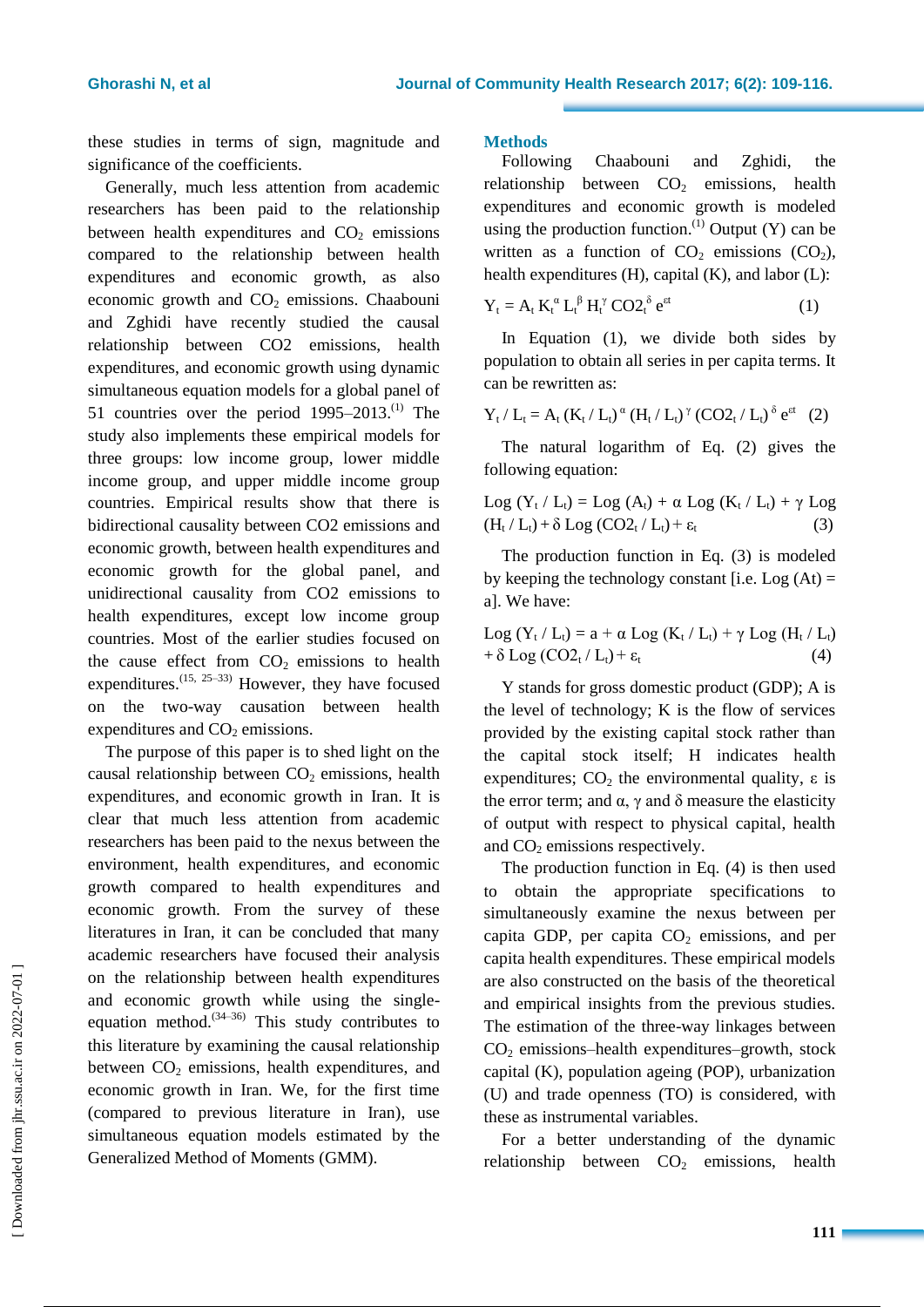expenditures and economic growth, the following corresponding simultaneous Equations (5) to (7) need be considered:

Log (GDP<sub>t</sub> / L<sub>t</sub>) =  $\alpha_0 + \alpha_1$  Log (GDP / L)  $_{t-1} + \alpha_2$ Log (K<sub>t</sub> / L<sub>t</sub>) +  $\alpha_3$  Log (H<sub>t</sub> / L<sub>t</sub>) +  $\alpha_4$  Log (CO<sub>2t</sub> / L<sub>t</sub>)  $+ \varepsilon_{t}$  (5)

Log (H<sub>t</sub> / L<sub>t</sub>) = β<sub>0</sub> + β<sub>1</sub> Log (H / L)<sub>t-1</sub> + β<sub>2</sub> Log (GDP<sub>t</sub>  $/L_t$ ) +  $\beta_3$  Log (CO<sub>2t</sub> / L<sub>t</sub>) +  $\beta_4$  Log (POP<sub>t</sub>) +  $\varepsilon_t$ 

Log  $(CO_{2t} / L_t) = \gamma_0 + \gamma_1 Log (CO_2 / L)_{t-1} + \gamma_2 Log$  $(GDP_t / L_t) + \gamma_3 Log (H_t / L_t) + \gamma_4 Log (U_t) + \gamma_5 Log$  $(TO_t) + \varepsilon t$  (7)

First, a number of alternative tests is available to test whether a series is stationary. Usually, the augmented Dickey Fuller (ADF) and Phillips and Perron tests have been used by researchers.  $(37, 38)$ This study used the ADF test to find the unit roots in time series. An indication of whether the researcher should supplement ADF tests by also using the adjustments proposed by Phillips and Perron can be gained by an inspection of the diagnostic statistics from the ADF regression.  $(38, 39)$ 

The estimation procedure of our dynamic models in Eqs.  $(5)$ – $(7)$  is an application of the specifications of the dynamic model. The oneperiod lagged levels of the endogenous variables, such as  $CO<sub>2</sub>$  emissions, health expenditures, and economic growth, can influence their current levels. According to Arellano and Bond, this estimation procedure is equivalent to the Generalized Method of Moments (GMM) estimator, which is both a single-equation and system estimator.<sup>(40)</sup>

The system GMM itself is an augmented version that was first outlined in Arellano and Bover and fully developed in Blundell and Bond.<sup>(40)</sup> The GMM estimator is a robust estimator, since it does not require information about the accurate distribution of error terms. It also helps correct endogeneity bias (time-varying component) via instrumenting the explanatory variables. This study, therefore, adopts the system GMM regression approach to implement the empirical estimations.

#### **Results**

As the first step, we first conduct the augmented Dickey Fuller (ADF) test to establish the order of integration for the per capita GDP,  $CO<sub>2</sub>$  emissions, health expenditures, stock capital, population aging, urbanization, and trade openness series. The results of the unit root tests are presented in Table 1. The results show that only the "health expenditures" and "population aging" variables are stationary at level, but other variables are stationary at first difference. These results do not enable us to test the cointegration among variables.

| <b>Series</b>       | Order          | ADF <sup>1</sup> |
|---------------------|----------------|------------------|
| GDP                 | Level          | $-1.3816$        |
|                     | 1st difference | $-4.3810$        |
|                     | Level          | $-2.5297$        |
| $CO2$ emissions     | 1st difference | $-5.5843$        |
| Health expenditures | Level          | -6.8543          |
|                     | 1st difference |                  |
|                     | Level          | $-1.7529$        |
| Stock capital       | 1st difference | $-5.0280$        |
|                     | Level          | $-2.9573$        |
| Population ageing   | 1st difference | --               |
| Urbanization        | Level          | $-1.4852$        |
|                     | 1st difference | $-3.8387$        |
| Trade openness      | Level          | -2.8542          |
|                     | 1st difference | -7.3223          |

**Table 1.** Results of unit root test

1 Augmented Dickey-Fuller unit root test, denotes significance at 5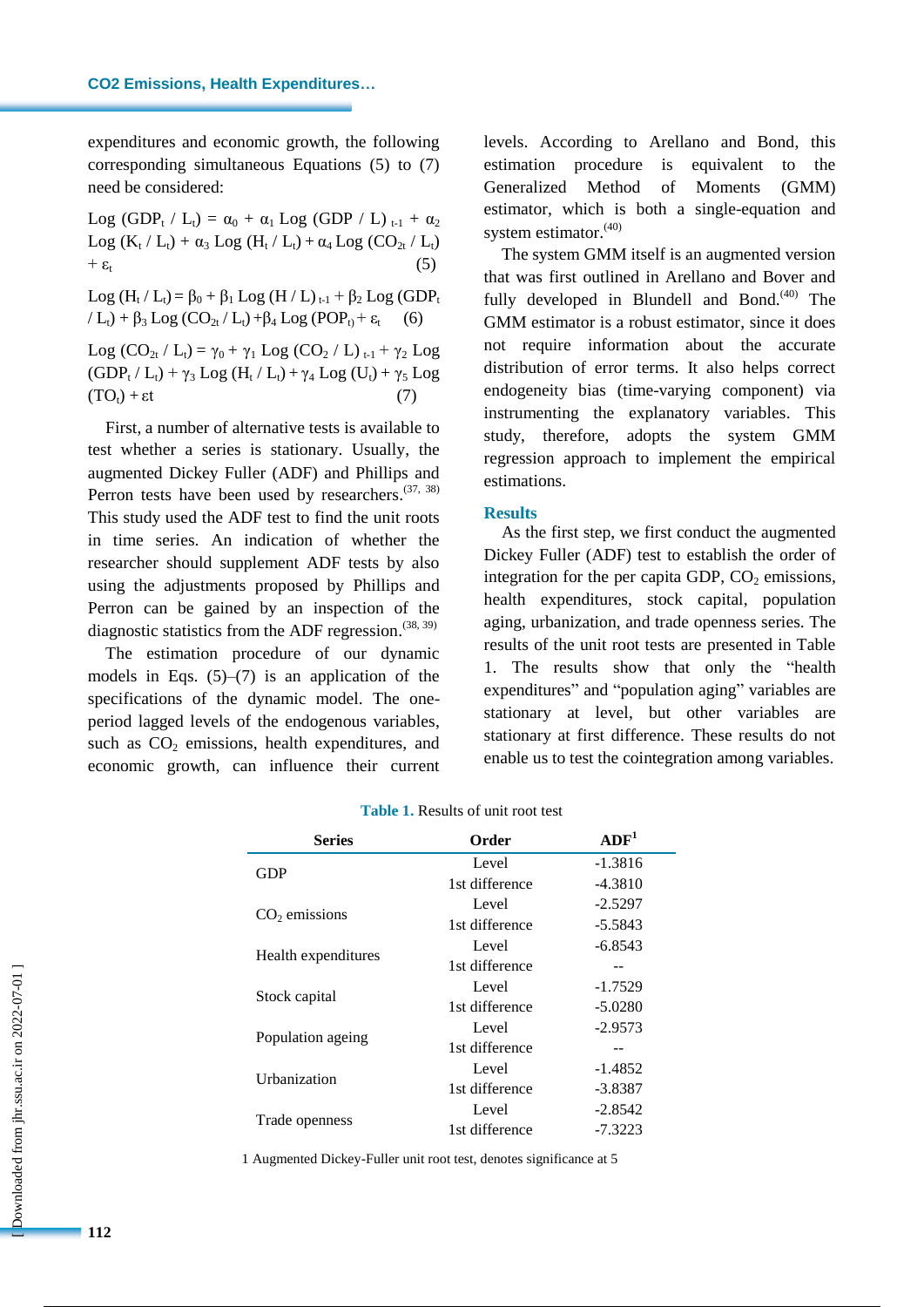According to the results of the unit root tests, we employ the Arellano and Bond GMM approach to estimate Eqs.  $(5)-(7)$ .<sup>(40)</sup> Table 2 presents the results estimated for the system. The findings show that there is evidence of one relationship of bidirectional causality between CO2 emissions and economic growth. This finding supports previous studies.<sup>(1, 11)</sup> This result shows that  $CO<sub>2</sub>$  emissions and economic growth are highly interrelated with each other in Iran. In addition, there is evidence of a unidirectional causal relationship from health expenditures to economic growth without feedback. However, there is no significant causality between  $CO<sub>2</sub>$  emissions and health expenditures.

|                            | Model 1<br><b>GDP</b> | Model 2<br><b>Health expenditures</b> | Model 3<br>$CO2$ emissions |
|----------------------------|-----------------------|---------------------------------------|----------------------------|
| <b>GDP</b>                 |                       | $-0.109$                              | $0.273***$                 |
| $GDP(-1)$                  | $0.532***$            |                                       |                            |
| $CO2$ emissions            | $0.450***$            | 0.574                                 |                            |
| $CO2$ emissions (-1)       |                       |                                       | $0.382***$                 |
| Health expenditures        | $-0.052***$           |                                       | 0.021                      |
| Health expenditures $(-1)$ |                       | $0.868***$                            |                            |
| Capital stock              | $0.173***$            |                                       |                            |
| <b>Urbanisation</b>        |                       |                                       | $-0.346$                   |
| Population ageing          |                       | $0.520***$                            |                            |
| Trade openness             |                       |                                       | $0.072***$                 |
| Constant                   | $2.902***$            | $-7.807*$                             | $-0.305$                   |
| Adjusted R-squared         |                       |                                       |                            |

| <b>Table 2.</b> Empirical results for simultaneous equations model |  |  |
|--------------------------------------------------------------------|--|--|
|                                                                    |  |  |

\*\*\*, \*\*, and \* indicate significance at the 1%, 5%, and 10% levels, respectively.

### **Discussion**

In Model 1, we found that economic growth is positively and significantly influenced by CO2 emissions at the 1% level. A 1% increase in CO2 emissions increases economic growth by around 0.45%. Our empirical evidence is in line with previous studies. $(1, 10)$  Economic growth is also negatively and significantly affected by health expenditures (at 1%). Thus, the health expenditures cannot lead to social security, efficient resource allocation, and better economies of scale, which can stimulate economic growth in Iran. According to the theory, the capital stock also has positive and significant impacts on economic growth.

In Model 2, we found that only the effect of population aging on health expenditures is statistically significant, and the effects of economic growth and CO2 emissions on health expenditures are not statistically significant. A 1% increase in population aging raises the health expenditures by 0.520% in Iran.

Finally, in Model 3, economic growth has a positive and statistically significant impact on CO2 emissions. A 1% increase in the economic growth increases CO2 emissions by 0.273%. Our empirical evidence supports previous studies.<sup>(1, 22)</sup> CO2 emissions are also affected positively and significantly by trade openness, since a 1% increase in trade openness increases the CO2 emissions by around 0.07%.

#### **Conclusion**

The literature that examines the relationship between health expenditures and economic growth, and economic growth and  $CO<sub>2</sub>$  emissions, is growing. However, much less attention from academic researchers has been paid to the relationship between health expenditures and  $CO<sub>2</sub>$ emissions. In addition, most authors have studied the cause and effect from  $CO<sub>2</sub>$  emissions to health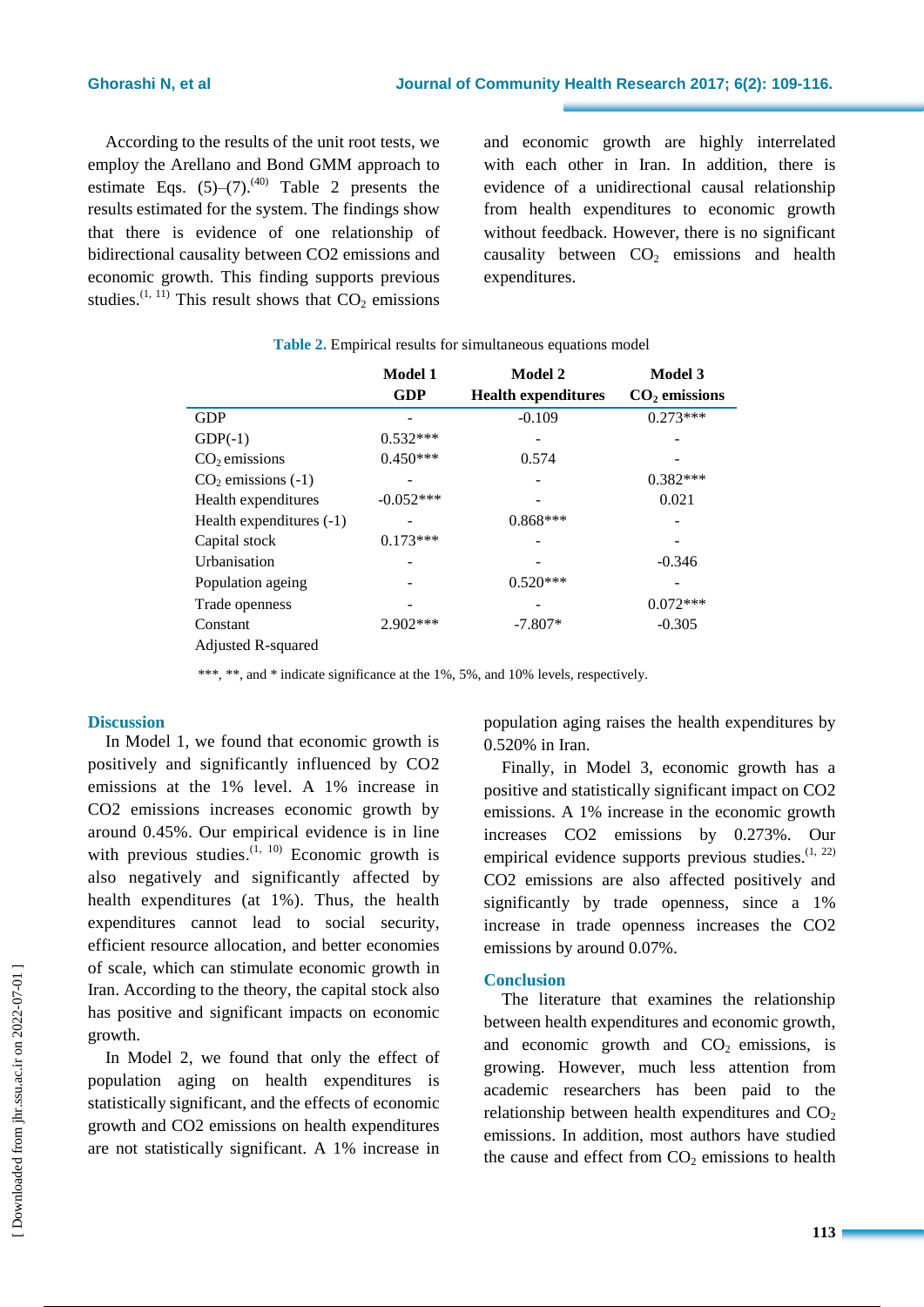#### **CO2 Emissions, Health Expenditures…**

expenditures and little is known about the causal dynamics between the environment, health expenditures, and economic growth in Iran till now. Our aim was to contribute to this literature from this perspective. Therefore, the paper examined the relationship between  $CO<sub>2</sub>$  emissions, health expenditures, and economic growth for Iran over the period 1972–2012. We have investigated the simultaneous causal relationships between  $CO<sub>2</sub>$ emissions, health expenditures, and economic growth by using simultaneous equation models.

Our empirical results showed that there is a bidirectional causality relationship between  $CO<sub>2</sub>$ emissions and economic growth. This result supports previous studies. $(1, 2)$  There is also a unidirectional causality relationship from health expenditures to economic growth. This evidence is in line with previous studies.<sup>(8)</sup> The positive bidirectional causality relationship between  $CO<sub>2</sub>$ emissions and economic growth will be very important for environmental quality in the next few

years in Iran. It is clear that government would like to increase economic growth over the period of the next Five-Year Development Plan. On the other hand, the control of environmental damage is currently one of the very important problems in Iran. It seems that policymakers must examine the requirements for investment to promote environmental protection and increase technological transfer to reduce environmental damage. The results of this research can certainly be used as usefully effective policies to improve economic growth and development while considering both the environment and health in Iran.

#### **Acknowledgement**

The authors thank all those who have cooperated in this research, for their kind participation.

#### **Conflict of Interest**

No conflict of interest was reported by the authors.

#### **References**

- 1.Chaabouni S, Zghidi N, Mbarek MB. On the causal dynamics between CO 2 emissions, health expenditures and economic growth. Sustainable Cities and Society. 2016;22:184-91.
- 2.Ghosh S. Examining carbon emissions economic growth nexus for India: a multivariate cointegration approach. Energy Policy. 2010;38(6):3008-14.
- 3.Halicioglu F. An econometric study of CO 2 emissions, energy consumption, income and foreign trade in Turkey. Energy Policy. 2009;37(3):1156-64.
- 4.Menyah K, Wolde-Rufael Y. CO 2 emissions, nuclear energy, renewable energy and economic growth in the US. Energy Policy. 2010;38(6):2911-5.
- 5.Amiri A, Ventelou B. Granger causality between total expenditure on health and GDP in OECD: Evidence from the Toda–Yamamoto approach. Economics Letters. 2012;116(3):541-4.
- 6.Wang KM. Health care expenditure and economic growth: Quantile panel-type analysis. Economic Modelling. 2011;28(4):1536-49.
- 7.Bala B. Causal nexus between public health expenditure and economic growth in four southern Indian states. IUP Journal of Public Finance. 2011;9(3):7-22.
- 8.Hartwig J. 'Baumol's Diseases': The Case of Switzerland. Swiss Society of Economics and Statistics. 2010;146(3):533-552.
- 9.Apergis N, Payne JE. CO 2 emissions, energy usage, and output in Central America. Energy Policy. 2009;37(8): 3282-6.
- 10. Narayan PK, Narayan S. Carbon dioxide emissions and economic growth: panel data evidence from developing countries. Energy Policy. 2010;38(1):661-6.
- 11. Omri A. CO 2 emissions, energy consumption and economic growth nexus in MENA countries: evidence from simultaneous equations models. Energy economics. 2013;40:657-64.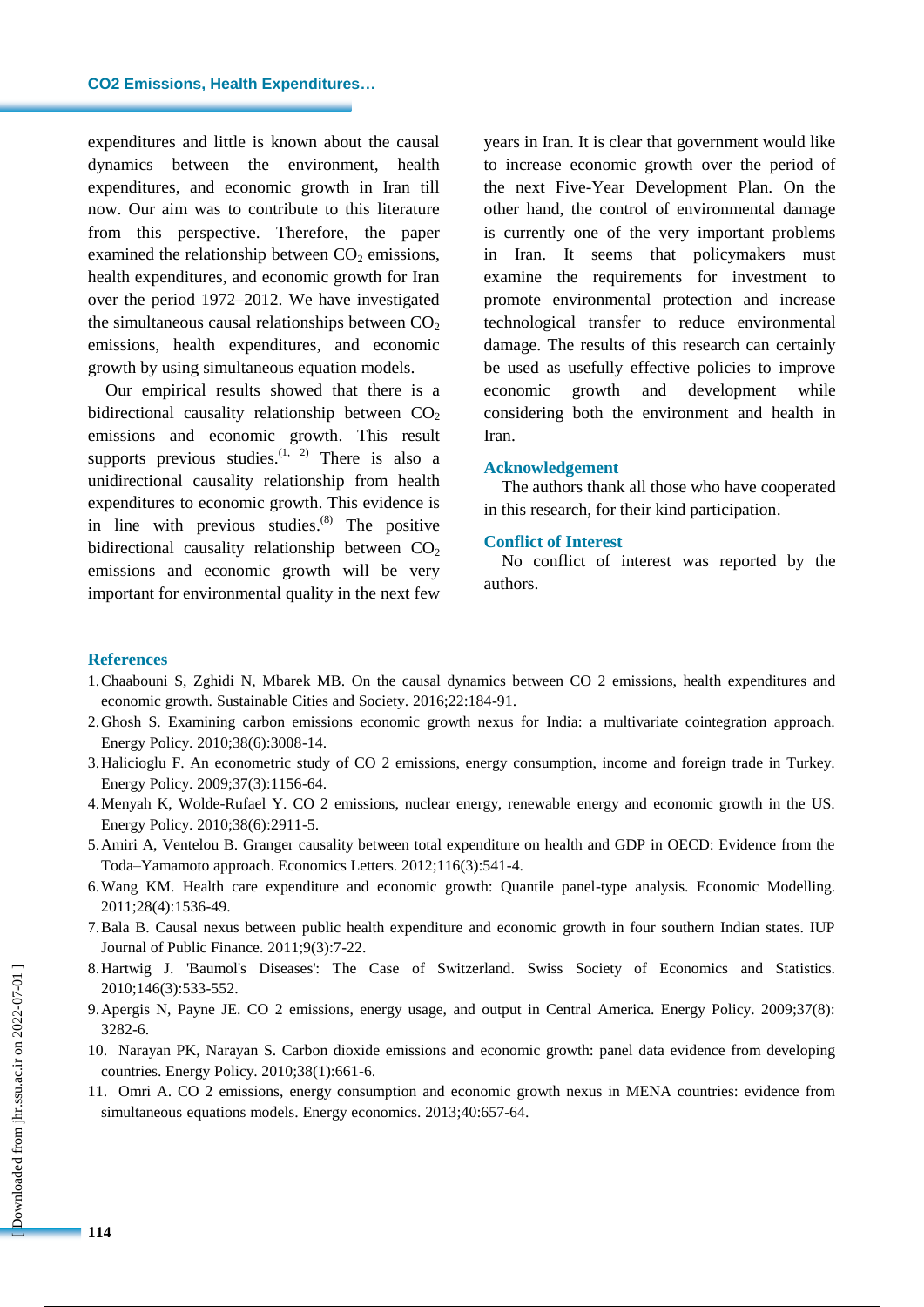- 12. Fogel RW. New sources and new techniques for the study of secular trends in nutritional status, health, mortality, and the process of aging. Historical Methods: A Journal of Quantitative and Interdisciplinary History. 1993;26(1):5- 43.
- 13. Mayer D. The long-term impact of health on economic growth in Latin America. World development. 2001;29(6):1025-33.
- 14. Culyer TJ. The internal market: an acceptable means to a desirable end.Center for Health Economics: 1990.
- 15. Murthy NV, Ukpolo V. Aggregate health care expenditure in the United States: evidence from cointegration tests. Applied Economics. 1994;26(8):797-802.
- 16. Bloom DE, Canning D, Sevilla J. The effect of health on economic growth: a production function approach. World development. 2004;32(1):1-13.
- 17. Hongyi L, Huang L. Health, education, and economic growth in China: Empirical findings and implications. China Economic Review. 2009;20(3):374-87.
- 18. Narayan S, Narayan PK, Mishra S. Investigating the relationship between health and economic growth: Empirical evidence from a panel of 5 Asian countries. Journal of Asian Economics. 2010;21(4):404-11.
- 19. Grossman GM, Krueger AB. Economic growth and the environment. The quarterly journal of economics. 1995;110(2):353-77.
- 20. Coondoo D, Dinda S. Carbon dioxide emission and income: A temporal analysis of cross-country distributional patterns. Ecological Economics. 2008;65(2):375-85.
- 21. Managi S, Jena PR. Environmental productivity and Kuznets curve in India. Ecological Economics. 2008;65(2):432-40.
- 22. Shahbaz M, Hye QMA, Tiwari AK, et al. Economic growth, energy consumption, financial development, international trade and CO 2 emissions in Indonesia. Renewable and Sustainable Energy Reviews. 2013;25:109-21.
- 23. Shahbaz M, Lean HH, Shabbir MS. Environmental Kuznets curve hypothesis in Pakistan: cointegration and Granger causality. Renewable and Sustainable Energy Reviews. 2012;16(5):2947-53.
- 24. Tiwari AK, Shahbaz M, Hye QMA. The environmental Kuznets curve and the role of coal consumption in India: cointegration and causality analysis in an open economy. Renewable and Sustainable Energy Reviews. 2013; 18: 519-27.
- 25. Beatty TK, Shimshack JP. Air pollution and children's respiratory health: A cohort analysis. Journal of Environmental Economics and Management. 2014;67(1):39-57.
- 26. Brunekreef B, Holgate ST. Air pollution and health. The lancet. 2002;360(9341):1233-42.
- 27. Clancy L, Goodman P, Sinclair H, et al. Effect of air-pollution control on death rates in Dublin, Ireland: an intervention study. The lancet. 2002;360(9341):1210-4.
- 28. Dinda S. Environmental Kuznets curve hypothesis: a survey. Ecological economics. 2004;49(4):431-55.
- 29. Gerdham U, Jonsson B. Conversion factor in international comparisons of health care expenditures. Journal of Health Economics. 1991;10(2):227-34.
- 30. Janke K, Propper C, Henderson J. Do current levels of air pollution kill? The impact of air pollution on population mortality in England. Health economics. 2009;18(9):1031-55.
- 31. Kijima M, Nishide K, Ohyama A. Economic models for the environmental Kuznets curve: A survey. Journal of Economic Dynamics and Control. 2010;34(7):1187-201.
- 32. Mead RW, Brajer V. Protecting China's children: valuing the health impacts of reduced air pollution in Chinese cities. Environment and Development Economics. 2005;10(06):745-68.
- 33. Narayan PK, Narayan S. Does environmental quality influence health expenditures? Empirical evidence from a panel of selected OECD countries. Ecological Economics. 2008;65(2):367-74.
- 34. Beheshti M, Sojudi S. Empirical Analysis of the Relationship between Health Expenditure and GDP in Iran. Faslname‐Barresi ha ye eghtesadi. 2007;4(4):115-35.[Persian]
- 35. Ghorashi N, Rad A, Eslami M. The Study On Factors of Health Economics and Economic Growth in Iran. Journal of Community Health Research. 2013;2(3):208-19.
- 36. Salmani M, Mohammadi A. Analysis of Effect of Government Health Expenditures on Economic Growth of Health. Faslname‐pajohesh ha ye eghtesadi. 2009;13(39):73-92.[Persian]